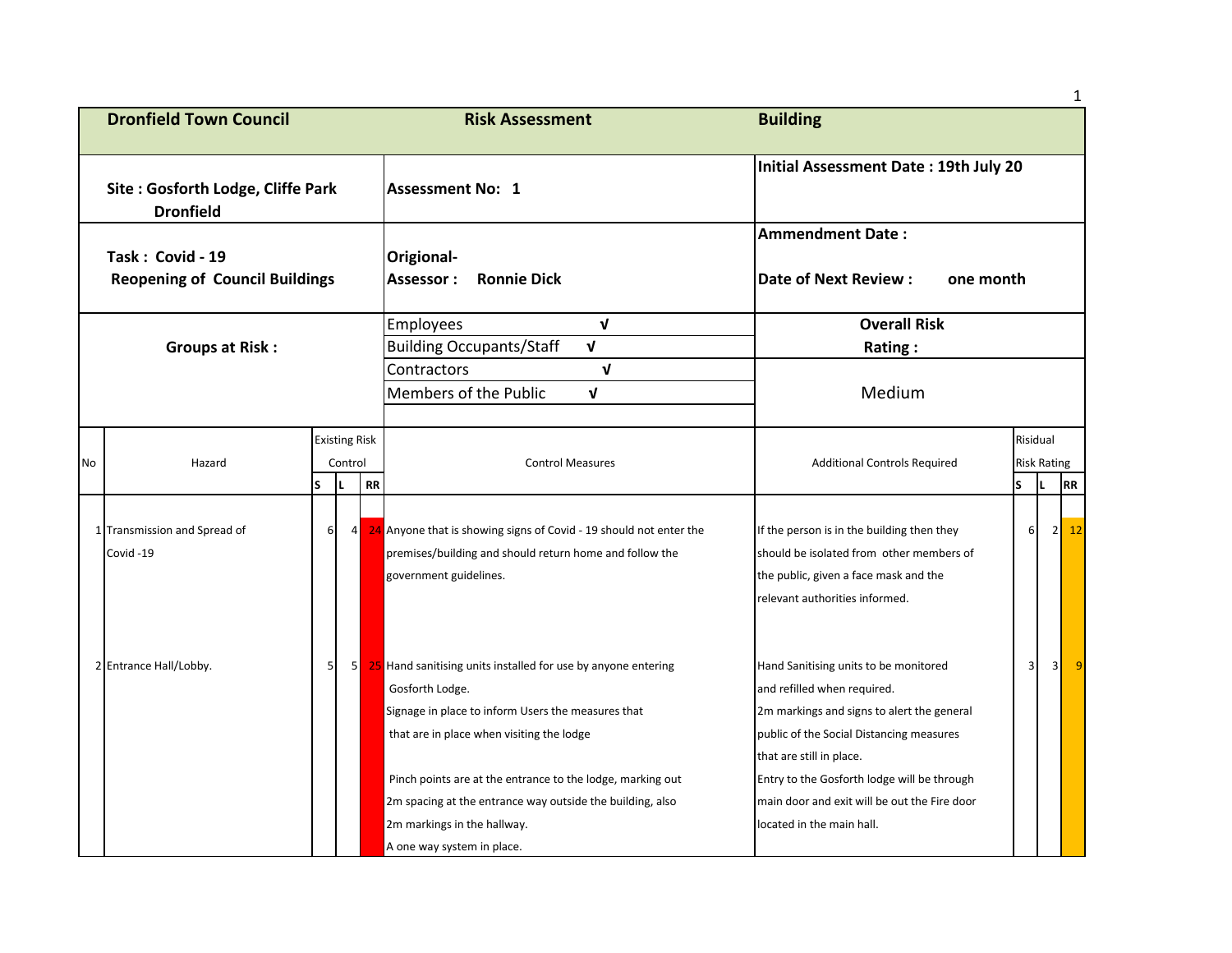| Hazard | S                                               |                                                    | <b>Control Measures</b>                                                                                                                                                                                                                                                                                                                                                | <b>Additional Controls Required</b>                                                                                                                                                                                                    | Risidual<br><sub>S</sub> | IL. |        | RR                                             |
|--------|-------------------------------------------------|----------------------------------------------------|------------------------------------------------------------------------------------------------------------------------------------------------------------------------------------------------------------------------------------------------------------------------------------------------------------------------------------------------------------------------|----------------------------------------------------------------------------------------------------------------------------------------------------------------------------------------------------------------------------------------|--------------------------|-----|--------|------------------------------------------------|
|        |                                                 |                                                    | backs.<br>Signage displayed to inform users of any measures that are<br>in place. Entry, Exit signs.                                                                                                                                                                                                                                                                   | All touch points which include light<br>switches, door handles etc will be<br>cleaned by the Caretaker prior to any<br>group/function taking place.<br>The tables will be wiped down and stored<br>away, same applies with the chairs. |                          |     |        |                                                |
|        |                                                 |                                                    | a time.                                                                                                                                                                                                                                                                                                                                                                | Maximum of 10 users with tables spread<br>out to maintain the 2m social distancing.<br>Maximum of 14 persons allowed if only<br>using chairs at a 2m distance between.                                                                 | 3                        |     |        | -6                                             |
|        |                                                 |                                                    | All cupboords to be kept locked.<br>Any group booking the kitchen are encouraged to provide their<br>own food and not to use the kitchen for preparing food.<br>Hot water Drinks machine can be used but to be cleaned<br>down after use.<br>Groups encouraged to bring there own cutlery if required.<br>Only 1 person in kitchen at a time.<br>Clear signage posted. | Kitchen will be cleaned before any booking<br>taking place.<br>All touch points cleaned along with the<br>floor.<br>All cutlery and utencils to be removed.<br>All crockery to be locked away.<br>Washing hands, social distancing.    |                          |     |        | 12                                             |
|        | 3 Gosforth Lodge Main Hall<br>4 Main Hall Users | $\overline{4}$<br>$\overline{4}$<br>5 <sub>l</sub> | <b>Existing Risk</b><br>Control                                                                                                                                                                                                                                                                                                                                        | RR<br>5 20 Door handles, light switches, window catches, tables, chairs<br>4 16 Groups to adhere to how many users are permitted in the hall<br>5 25 All surfaces cleaned, all touch points cleaned.                                   |                          |     | 3<br>3 | <b>Risk Rating</b><br>3<br>2 <sup>1</sup><br>4 |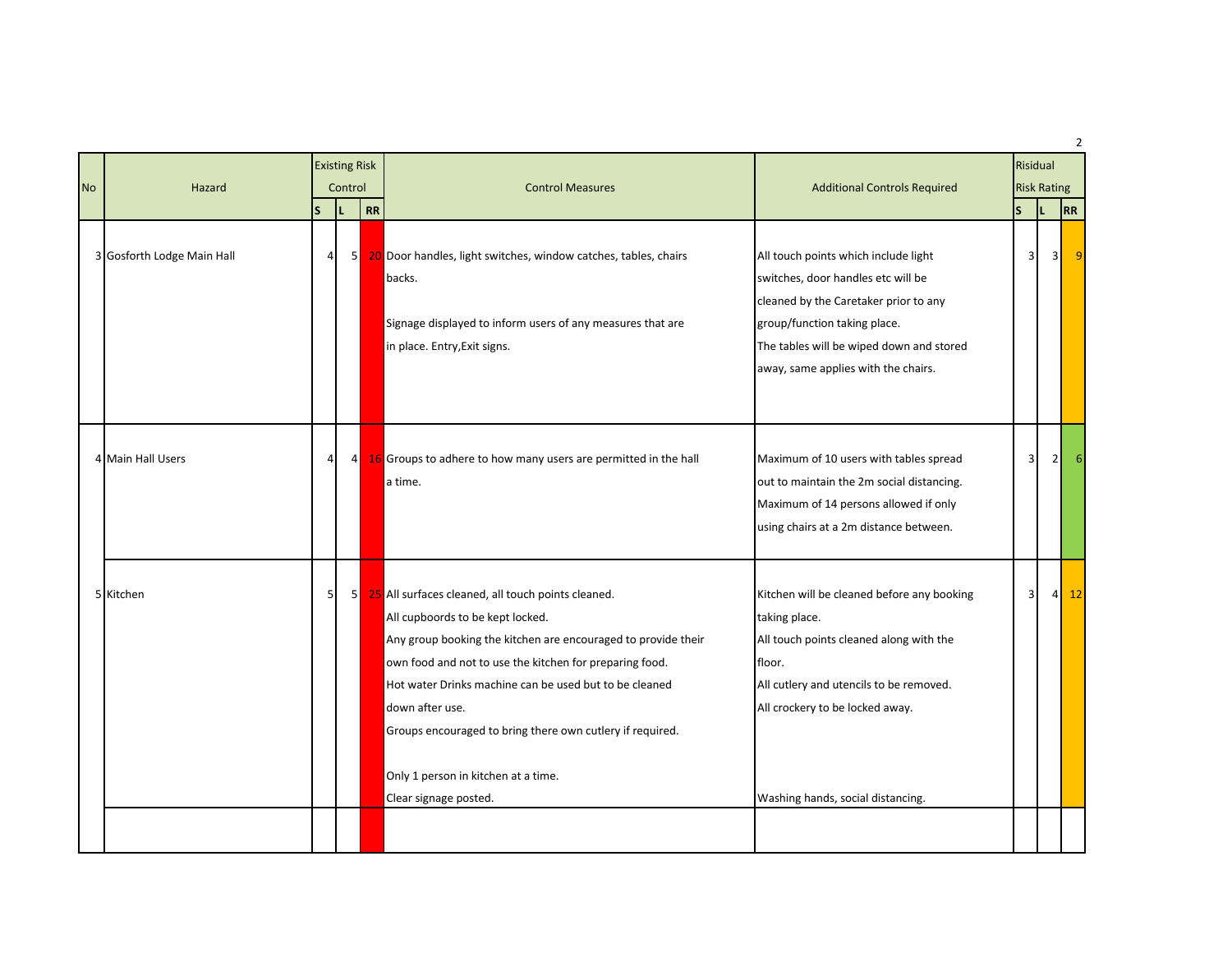|           |                             | <b>Existing Risk</b> |               |           |                                                                                                                                                                                                                                                        |                                                                                                                                                                                                                                                    | Risidual<br><b>Risk Rating</b> |                         |                |                |  |
|-----------|-----------------------------|----------------------|---------------|-----------|--------------------------------------------------------------------------------------------------------------------------------------------------------------------------------------------------------------------------------------------------------|----------------------------------------------------------------------------------------------------------------------------------------------------------------------------------------------------------------------------------------------------|--------------------------------|-------------------------|----------------|----------------|--|
| <b>No</b> | Hazard                      | <sub>S</sub>         | Control<br>IL | <b>RR</b> | <b>Control Measures</b>                                                                                                                                                                                                                                | <b>Additional Controls Required</b>                                                                                                                                                                                                                | S                              | IL.                     |                | 3<br><b>RR</b> |  |
|           | <b>Toilets</b>              | 4                    | 4             |           | 16 Toilets are single use.<br>Toilets are cleaned before any bookings take place and are<br>closed and cleaned every 2 hours by Caretakers.<br>Signage in each set of toilets.<br>Ensure toilet lids are closed before flushing                        | Signs displayed to explain how many<br>users allowed in toilets.<br>How to wash hands correctly.<br>Toilets will be closed for cleaning.<br>All touch points, handles, hand towel<br>dispensers, soap, taps and sinks to be<br>cleaned/wiped down. |                                | $\overline{2}$          | зΙ             |                |  |
|           | Ventilation                 | $\overline{4}$       | 4             |           | 16 Front doors to be kept open, any internal doors<br>to be left open. Fire exit doors in hall to be kept open, this is<br>also the exit out of the building.                                                                                          | Internal doors to be wedged open.                                                                                                                                                                                                                  |                                | $\overline{\mathbf{3}}$ | $\overline{3}$ |                |  |
|           |                             |                      |               |           | All windows open to help circulation around the hall.<br>Kitchen shutters to be left in the up position.                                                                                                                                               | Windows to be opened prior to booking<br>arriving.                                                                                                                                                                                                 |                                |                         |                |                |  |
|           | <b>Emergency Procedures</b> | $\overline{4}$       | 4             |           | 16 Leave building by nearest exit.<br>Gather at assembly point as indicated on Emergency evac<br>signs.<br>Maintain social distancing so far as possible<br>Wash hands/Sanitise on reentry to building<br>Senior Person in building to assume control. | In a controlled manner by person in charge<br>of the group.<br>Car Park next to Golf.<br>Staff require to act as Fire Wardens, hand<br>over to Emegerncy Services.                                                                                 |                                | $\overline{2}$          | зΙ             |                |  |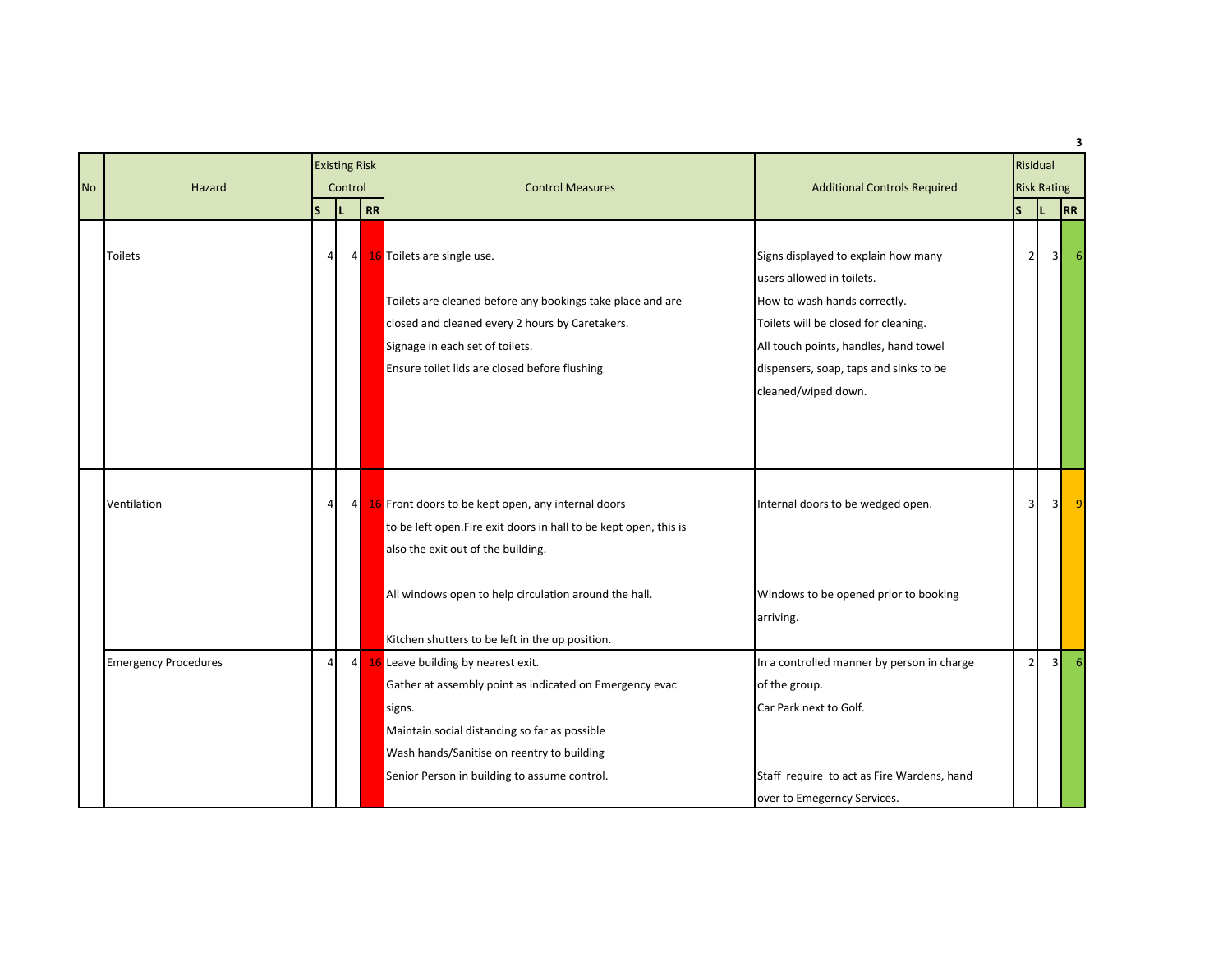|           |                         |                |         |                      |                                                                                                                                                                                                                                               |                                                                                                                                |                    |     |                | $\overline{4}$ |
|-----------|-------------------------|----------------|---------|----------------------|-----------------------------------------------------------------------------------------------------------------------------------------------------------------------------------------------------------------------------------------------|--------------------------------------------------------------------------------------------------------------------------------|--------------------|-----|----------------|----------------|
|           |                         |                |         | <b>Existing Risk</b> |                                                                                                                                                                                                                                               |                                                                                                                                | Risidual           |     |                |                |
| <b>No</b> | Hazard                  |                | Control |                      | <b>Control Measures</b>                                                                                                                                                                                                                       | <b>Additional Controls Required</b>                                                                                            | <b>Risk Rating</b> |     |                |                |
|           |                         | $\mathsf{s}$   |         | RR                   |                                                                                                                                                                                                                                               |                                                                                                                                | ls.                | IL. |                | RR             |
|           | 10 Emergency Procedures | 4 <sup>1</sup> |         | 4                    | 16 Leave building by nearest exit.<br>Gather at assembly point as indicated on Emergency evac<br>signs.<br>Maintain social distancing so far as possible<br>Wash hands on reentry to building<br>Senior Person in building to assume control. | In a controlled manner by person in charge<br>of the group.<br>Office staff require training to act as                         | $\overline{2}$     |     | 3 <sup>1</sup> | 6              |
|           |                         |                |         |                      |                                                                                                                                                                                                                                               | responsible fire wardens.                                                                                                      |                    |     |                |                |
|           | 11 Communication        | $\overline{4}$ |         | 4                    | 16 Inform Employees what is happening and when groups<br>will be using the facilities.<br>Inform Employees what task they should do,<br>Singage of how tasks to be carried out.<br>Visible markings for social distancing.                    | Areas can be cleaned prior to booking<br>taking place<br>Instructions on how cleaning is to be done<br>Areas to be marked out. | $\overline{2}$     |     | 3 <sup>1</sup> | 6              |
| 12        |                         |                |         |                      |                                                                                                                                                                                                                                               |                                                                                                                                |                    |     |                |                |